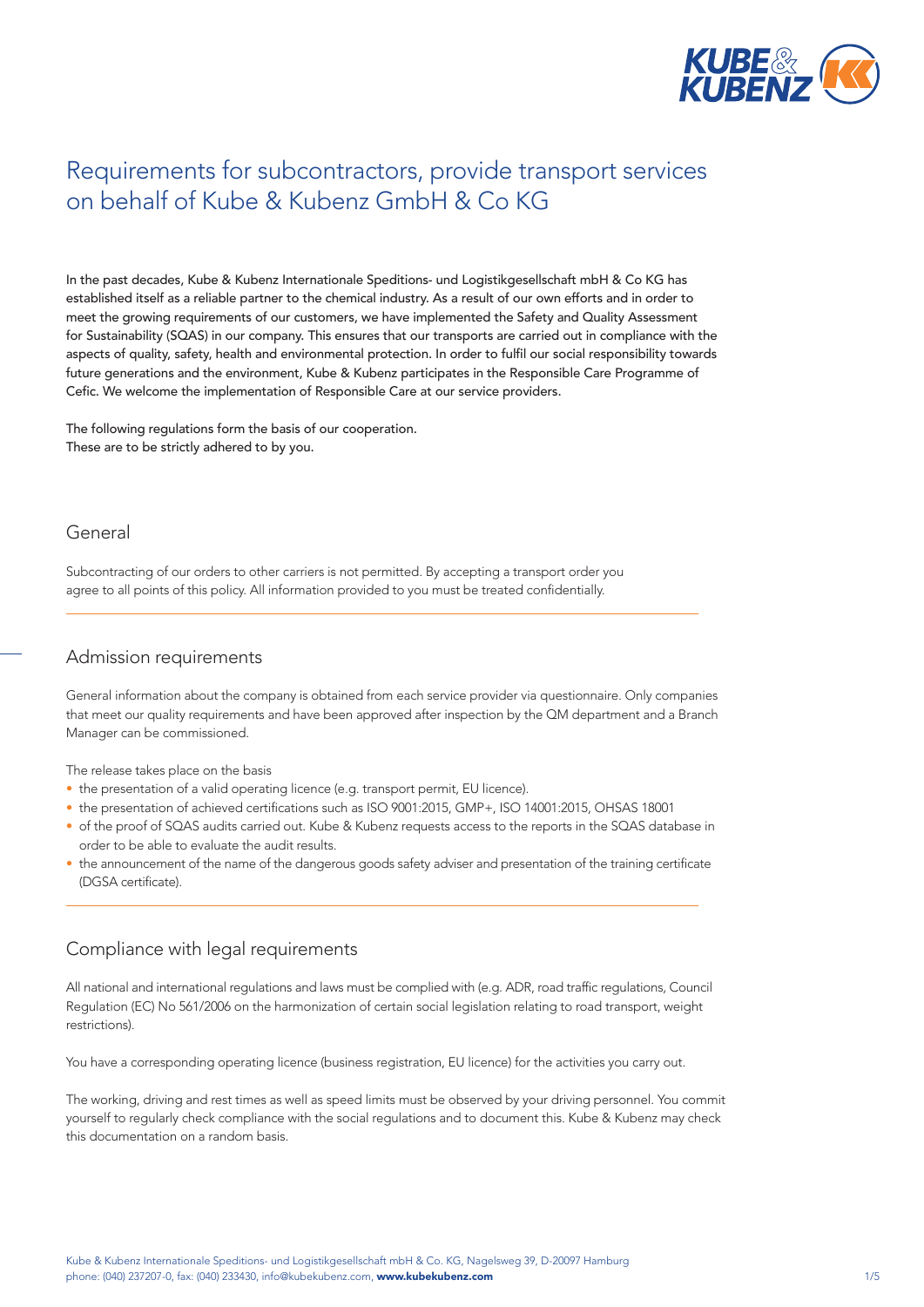

The Act on the Regulation of a General Minimum Wage ("Minimum Wage Act") came into force in Germany on 1 January 2015. By signing this document, you confirm that you have implemented and comply with the Minimum Wage Act.

#### Insurances

You cover the following insurances:

- Motor vehicle liability insurance with national maximum coverage
- Liability insurance for damage to goods, if you carry out domestic German transport
- CMR insurance, if you carry out international transports
- Public liability insurance for at least EUR 2,500,000

Please send us the relevant insurance certificates.

### Requirements for transports with dangerous goods / ADR

If you are transporting hazardous goods, ensure that only drivers with a valid ADR certificate and driving experience of at least 3 years are assigned. You instruct your driving personnel annually on the contents of the ADR.

You have appointed a dangerous goods safety adviser who fulfils his duties in accordance with the provisions of ADR Chapter 1.8.3 and has been trained accordingly. The training certificate must be presented to us.

Personal protective equipment (PPE) complying with the requirements of the written instructions shall be provided to the driver.

For the transport of dangerous goods, only use approved equipment with the respective prescribed equipment.

If you are transporting the HCDG goods mentioned in ADR Chapter 1.10, you must prepare a securing plan that meets the following minimum requirements:

- The vehicle has always being locked (even when sleeping in the cab). If present, the alarm system / Immobilizer has to be activated when vehicles are parked.
- Your drivers must report regularly at set times.
- If irregularities are noticed (e.g. damaged seals), the drivers must inform the dispatcher immediately.
- You and your drivers commit yourselves not to speak to third parties about the knowledge of particularly dangerous products acquired in the course of their work and not to pass on information about the chosen routes and product characteristics.
- You provide your drivers with a route plan with designated safe parking instructions.

### Requirements for the driver

You only use reliable, carefully selected, trained and BBS-trained drivers. Your drivers are familiar with the quality requirements.

You provide your drivers with a driver's manual, the contents of which meet the requirements of the current SQAS questionnaire. Your drivers are familiar with the contents and receive regular training.

You instruct your drivers to wear seat belts as a matter of principle (this also applies to driving on site premises). The use of mobile phones and other electronic devices is prohibited while driving. Disciplinary action shall be taken in the event of non-compliance.

We expect that your company has a policy statement on drugs and alcohol and that this is communicated to your driving staff.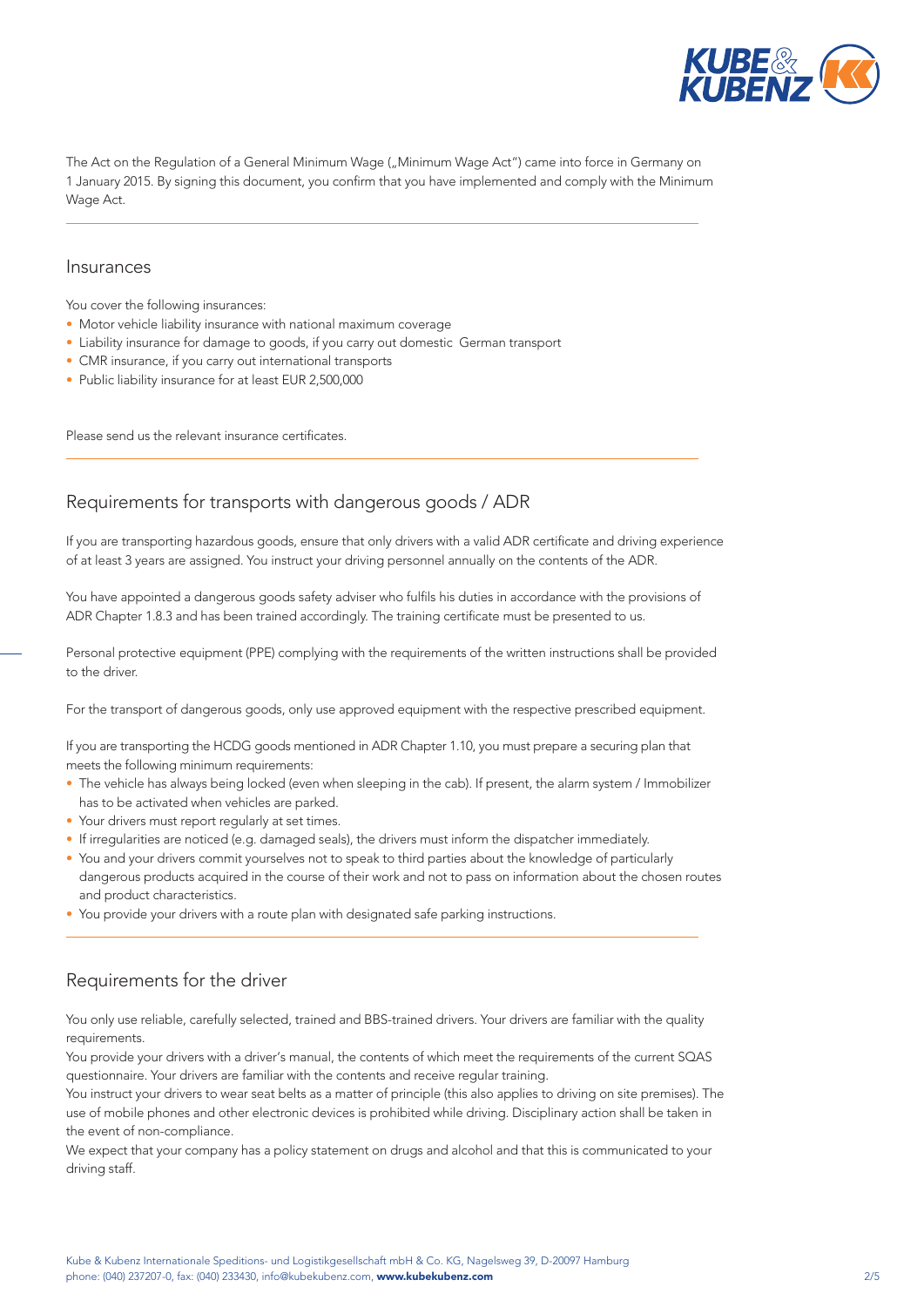

Before the start of transport, your drivers carry out a vehicle check and document it. The personal protective equipment is also checked for condition and completeness. If you use Kube & Kubenz equipment, the daily departure check must be sent to us.

Should a driver of yours receive a justified works ban (e.g. for violation of the smoking ban) from one of our customers, this driver can no longer be used for transport orders from Kube & Kubenz.

The following topics are to be trained annually:

- General safety Training (occupational safety)
- Product-related Training
- Customer-related Training
- Legal Training
- Emergency Management
- Behavior Based Safety training for driving and loading/unloading in accordance with CEFIC (BBS) guidelines.
- Training for defensive driving / eco-training
- Anti-fatigue Training
- Training to increase safety awareness
- Training on the use of PPE
- Special Equipment Training
- Training on the content of the driver's handbook

### Requirements for vehicle and equipment

The vehicle and the equipment used comply with the requirements specified in the transport order as well as all legal regulations. It is mandatory to comply with the statutory inspections for the equipment.

In addition, you carry out preventive maintenance of your equipment in accordance with the specifications of the current SQAS questionnaire.

Hose inspections must be carried out once a year. The maximum period of use of the hoses is 6 years from commissioning.

Please provide us with copies of the inspection certificates.

Upon request, you will provide Kube & Kubenz with proof of all periodic maintenance and legally required inspections for the vehicle and equipment (container, trailer, chassis, pumps, hoses, etc.).

### Processing of orders

The instructions of the planning department and the customer's specifications at loading and unloading points must be followed, unless they do not violate existing laws and safety regulations. Any route specifications must be adhered to.

In case of ambiguity or doubt, always contact the disposition for further clarification.

The transport orders carried out for Kube & Kubenz shall be collected and delivered punctually in accordance with the specifications. If fixed loading and unloading times are specified, these must be strictly adhered to.

Loading and unloading times as well as weights are to be reported to the planning department without being asked after completion of the transport.

Any waiting times must be reported immediately, noted on the consignment note and acknowledged. This also applies to all other costs.

All transport and, if applicable, customs documents must be forwarded to Kube & Kubenz or the relevant partners in the service chain without being requested to do so. In the case of container transports, an interchange form is prepared and attached to the transport documents.

All deviations must be reported to Kube & Kubenz immediately.

Should a complaint be made by our client or it's customer, this complaint will be passed on to you immediately. You are obliged to submit a statement within 2 working days or, on request, within 24 hours.

All incidents (complaints, accidents) are recorded by Kube & Kubenz and have an influence on your supplier rating.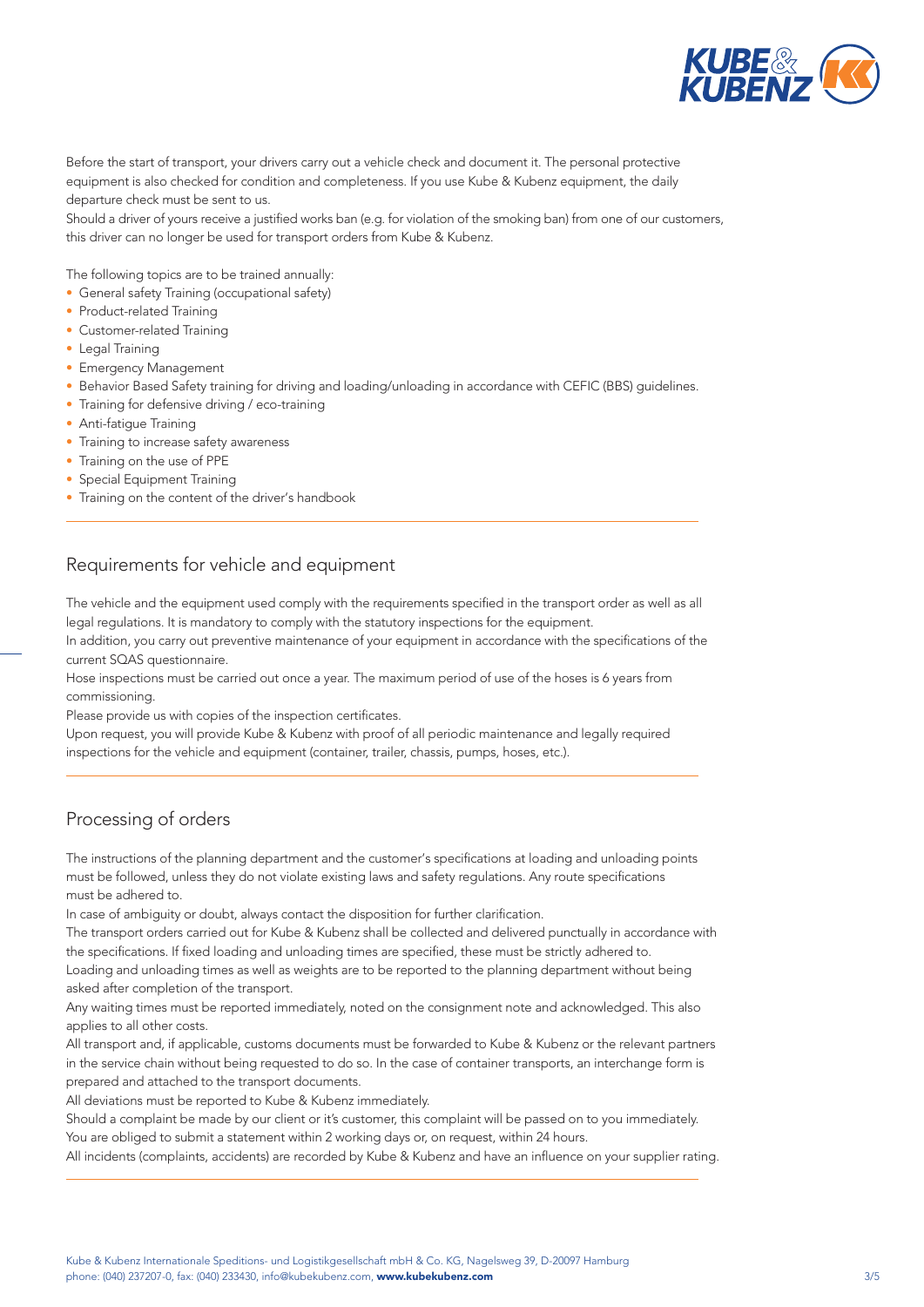

### Cleaning

You ensure to use only SQAS-certified cleaning facilities that can issue an ECD (European Cleaning Document). For loading, the ECD must not be older than 3 working days.

# Parking of vehicles / Parking

If drivers have to park outside business premises, the parking space must be carefully selected. The vehicle may only be parked, secured and monitored in accordance with ADR regulations (if applicable ADR section 1.10). Parking in residential areas strictly prohibited!

### Accidents, incidents and near-misses

We expect an emergency plan to be in place that defines how to act in the event of an emergency or accident. In addition, you have effective regulations in place to act correctly and quickly in the event of an emergency. Your drivers are regularly trained in this respect.

If you are the cause of an accident, please report it immediately via our emergency phone number +49 (0) 40 42 23 69 69. We expect a detailed accident report within 3 working days.

Please send near-miss or reports of unsafe loading and unloading points to:

jennifer.velser@kubekubenz.com and nargis.heider@kubekubenz.com.

Should it not be possible for you to carry out the orders for the aforementioned reasons, the planning department must be informed immediately.

# Performance monitoring

We take the liberty of carrying out audits at your premises as part of our performance monitoring. Your means of transport and drivers may be inspected by employees of Kube & Kubenz GmbH as part of the transport performance. If necessary, improvement measures will be coordinated with you. The implementation of the agreed actions is monitored regularly.

# Corporate Social Responsibility Requirements

You have formulated a company mission statement / CSR (Corporate Social Responsibility) policy with the following content:

#### Human rights

You support and respect the United Nations Universal Declaration of Human Rights. The frame of reference for a responsible approach to human rights is the "UN Guiding Principles on Business and Human Rights" and, where applicable, the national action plans that build up for the region concerned.

#### Labour standards

You comply with the laws and regulations of the respective country, including those relating to occupational health and safety.